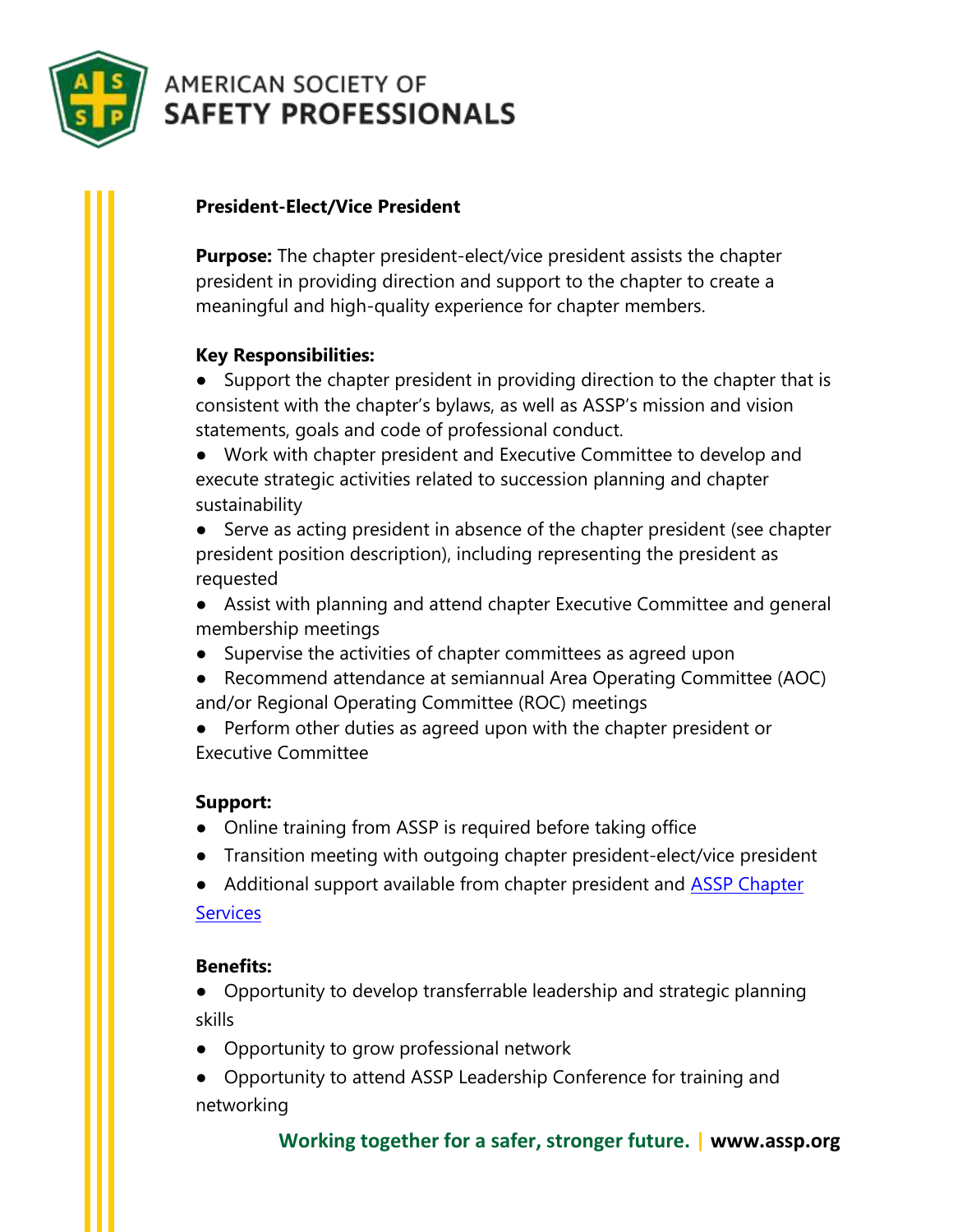● Earn professional certification maintenance points

#### **Time Commitment:**

- Term of office: Minimum 1 year, July 1 June 30
- Average hours per month: Up to 10 to 15 hours, plus potential travel to and attendance at ROC if the chapter president is unable to attend

#### **Qualifications:**

- Must be professional member, member or international member of ASSP in good standing for at least one year prior to election, or receive approval from the regional vice president
- Have or be willing to develop an understanding of chapter and ASSP structure and strategic direction
- Helpful to have or be willing to develop strong leadership and project management skills
- Able to work effectively in a team setting and communicate with diverse audiences
- Employer support is helpful

#### **Specific Duties:**

- Complete three modules of officer training in {TBD}:
	- 1. Basic training:-Chapter operations
	- 2. Basic training:-ASSP overview
	- 3. Leadership training: President-elect/Vice president
- Recommend completion of two additional officer training modules:
	- 1. Membership training: Recruitment
	- 2. Membership training: Retention
- Work with chapter president and Executive Committee to develop and execute an annual plan for the chapter
- Assist the chapter president in completing required reporting through the Chapter Operations Management Tool (COMT)
- Help distribute information from ASSP, the region and/or the area to the membership as necessary
- Support the chapter's succession planning efforts through volunteer recruitment, delegation and mentoring
- Help conduct meetings in a manner that allows time for networking as well as adequate time for a speaker
- Represent the chapter as appropriate to other local professional societies and organizations for the advancement of the profession